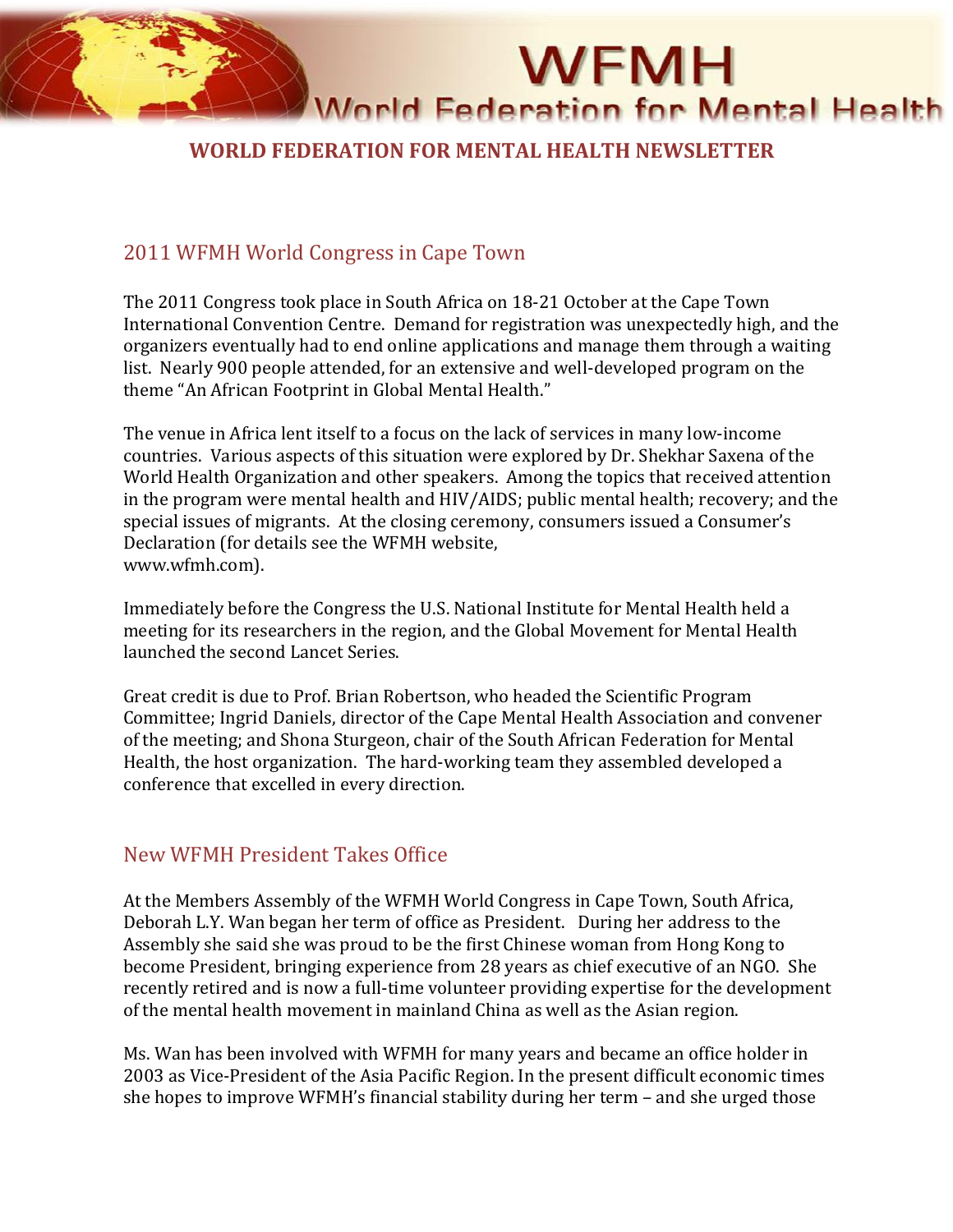present to support the Federation with donations through the web site [\(www.wfmh.org\)](http://www.wfmh.org/) or by contacting the secretariat at  $info@wfmh.com$ .

## President Elect and New WFMH Board of Directors

The President Elect is George Christodoulou (Greece), who will start his term as President at the Members Assembly in 2013. Dr. Christodoulou was the organizer of the WFMH Congress in Athens in 2009.

A new Board of Directors began its term at Cape Town with meetings on 19 and 21 October. The members are: *Officers* Deborah Wan (Hong Kong, SAR) President George Christodoulou (Greece) President Elect Tony Fowke (Australia) Immediate Past President Larry Cimino (USA) Corporate Secretary Helen Millar (Scotland, UK) Treasurer Mohammed Abou-Saleh (UK/Qatar) Vice President for Constituency Development Ellen Mercer (USA) Vice President for Program Development John Bowis (UK) Vice President for Government Affairs *Regional Vice-Presidents* Africa: Crick Lund (South Africa) Asia Pacific: Porsche Poh (Singapore) Eastern Mediterranean: Mohammed Abou-Saleh (UK/Qatar) Europe: Gabriel Ivbijaro (UK/Nigeria) Latin America: Sonia Chehil (Canada/Guyana) North America: Jeffrey Geller (USA) Oceania: Abd Malak (Australia) *Directors:* Tsuyoshi Akiyama (Japan) Yoram Cohen (Israel) Anita Everett (USA) Diane Froggatt (Canada) Sylvester Katontoka (Zambia) Roger Montenegro (Argentina) Shridhar Sharma (India) Suchada Sakornsatian (Thailand)

Ms. Wan invited former Board members John Copeland and Patt Franciosi to be Special Advisors for the "Great Push for Mental Health" campaign and the World Mental Health Day campaign respectively.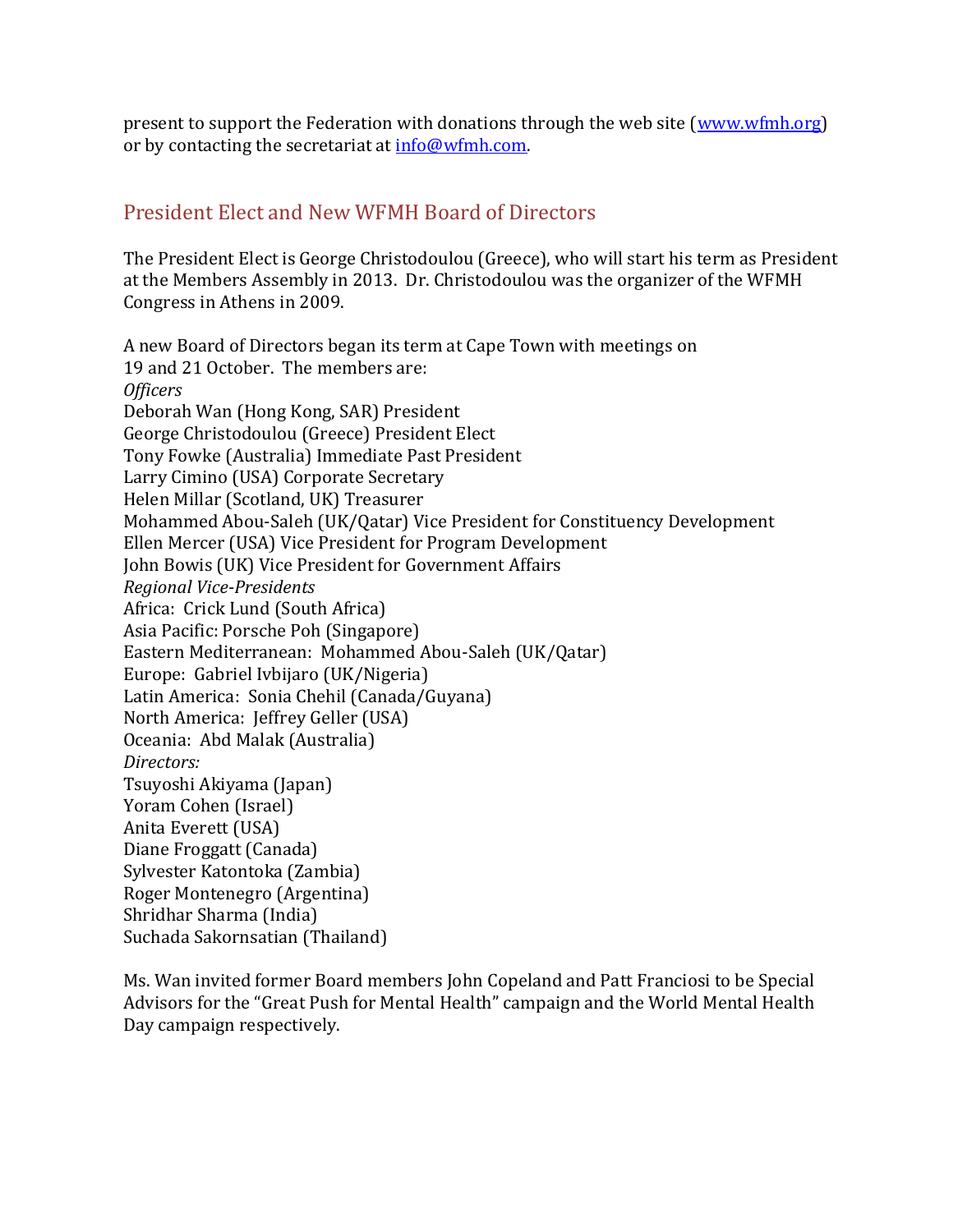#### Secretary General Signs New Agreement

Vijay Ganju signed a new agreement on 18 October to extend his service as WFMH Secretary General, representing the Federation nationally and internationally.

## Next WFMH World Congress in Buenos Aires

The Board of Directors has selected Buenos Aires for the next Congress, which will take place on 25-28 August 2013. A delegation from the host organization, the Argentine Association for Mental Health (AASM), met with Board representatives in Cape Town to discuss planning and made a presentation at the closing ceremony of the Congress. Watch the WFMH web site for information as arrangements progress.

## September WFMH Meeting in New York

In conjunction with a network of partner organizations, WFMH arranged a meeting in New York on 18 September 2011, immediately before the UN High-Level Meeting of the General Assembly on Non-Communicable Diseases. The purpose of the meeting was to highlight the role of mental health as an important non-communicable disease (NCD), and one that is also closely associated with other NCDs such as cardiovascular conditions, diabetes and pulmonary disease. The agenda for the UN event gave minimal attention to mental health.

WFMH invited representatives from several governments known to be attentive to mental health in their national health policies. The meeting was addressed by Dr Syeda Hameed, Member of the Indian Government Planning Commission's Health Group; Dr. Nils Daulaire, head of the Global Health Office in the United States Department of Health and Human Services; Helvecio Miranda Magalhaes Junior, Vice Minister of Health of Brazil, and Dr.Leslie Ramsammy, Health Minister of Guyana. Senior Health Ministry officials from Canada and Israel also presented their government's viewpoints during the discussion that followed presentations. A report of the meeting has been posted on the WFMH web site (www.wfmh.org).

#### November Event at the Pan-American Health Organization

The Pan American Health Organization (PAHO) held its annual commemoration of World Mental Health Day at its headquarters in Washington D.C. on 10 November 2011 (a month later than usual because of a scheduling conflict). Speakers from PAHO at the symposium were Dr. Socorro Gross-Galiano, Assistant Director, and Dr. Jorge Rodriguez, PAHO's Senior Advisor on Mental Health, who gave a presentation on the current situation of mental health policy and services in Latin America and the Caribbean. Winnie Mitchell represented the U.S. Substance Abuse and Mental Health Services Administration